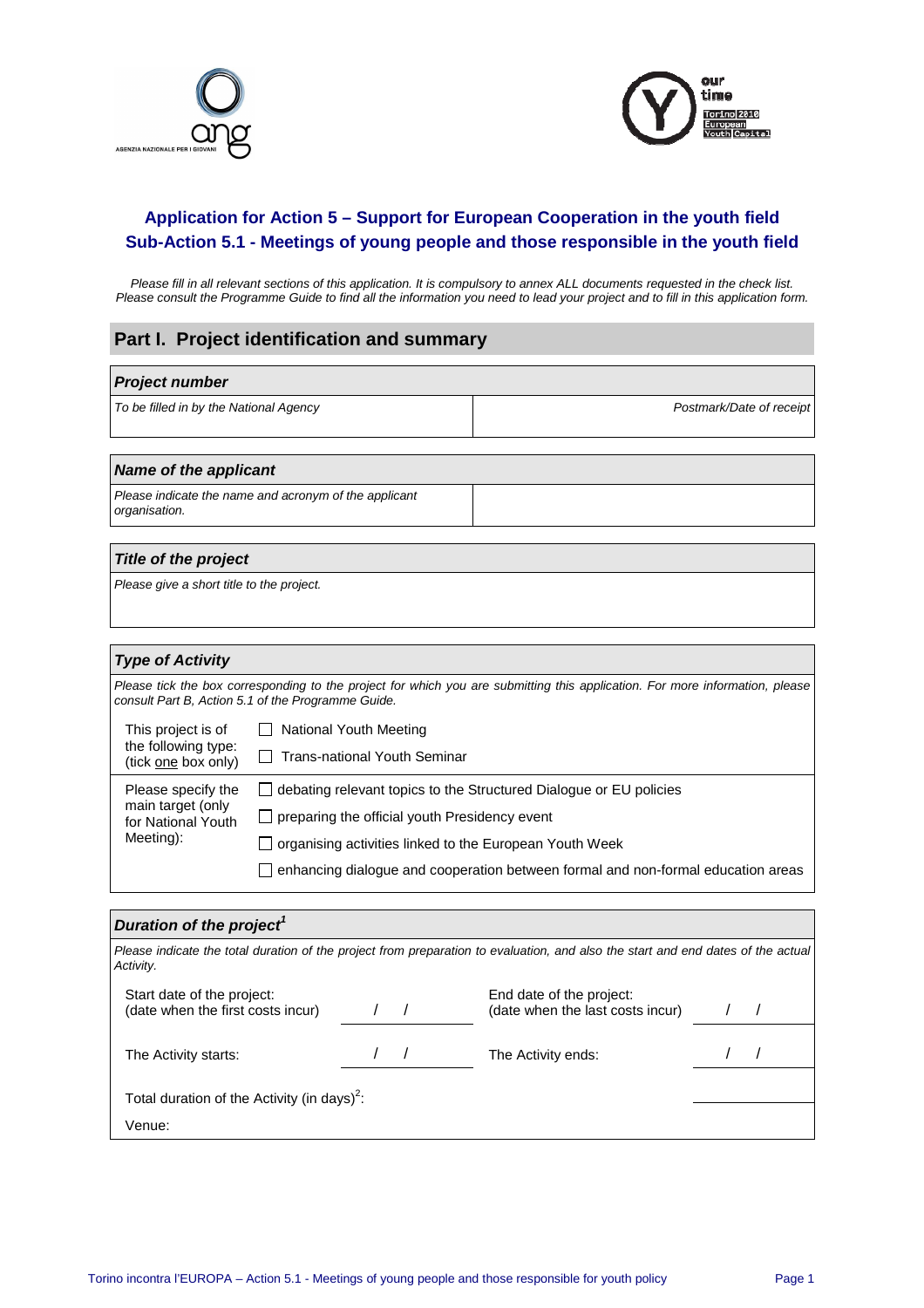fewer opportunities

 $\Box$  If so, please specify:

**Other priorities -** If so, please specify:

**National priorities** 

## **Part I. Project identification and summary (cont.)**

| Relevance to the general objectives of the Youth in Action Programme            |                                                                                                             |  |  |
|---------------------------------------------------------------------------------|-------------------------------------------------------------------------------------------------------------|--|--|
| Please tick relevant box(es).                                                   |                                                                                                             |  |  |
| The project:                                                                    |                                                                                                             |  |  |
|                                                                                 | promotes young people's active citizenship in general and their European citizenship in particular;         |  |  |
| cohesion in the European Union;                                                 | develops solidarity and promotes tolerance among young people, in particular in order to foster social      |  |  |
|                                                                                 | fosters mutual understanding between young people in different countries;                                   |  |  |
| society organisations in the youth field;                                       | contributes to developing the quality of support systems for youth activities and the capabilities of civil |  |  |
| promotes European cooperation in the youth field.                               |                                                                                                             |  |  |
|                                                                                 |                                                                                                             |  |  |
| Relevance to the priorities of the Youth in Action Programme                    |                                                                                                             |  |  |
| Please tick relevant box(es).                                                   |                                                                                                             |  |  |
| <b>Permanent thematic priorities</b>                                            | <b>Annual priorities</b>                                                                                    |  |  |
| European Citizenship                                                            | European Year for Combating Poverty and Social Exclusion                                                    |  |  |
|                                                                                 | Youth unemployment                                                                                          |  |  |
| Participation of young people                                                   | Global challenges (such as sustainable development, climate                                                 |  |  |
| change, migrations and the Millennium Developmment Goals)<br>Cultural diversity |                                                                                                             |  |  |
| Inclusion of young people with                                                  | Priorities of the Structured Dialogue and/or the framework of                                               |  |  |

 $\Box$  If so, please specify:

**European cooperation in the youth field** 

<sup>&</sup>lt;sup>1</sup> Project will start within 31/12/2010 and will finish within 31/07/2011.

<sup>&</sup>lt;sup>2</sup> Duration of the Activity: no specific duration for a National Youth Meeting; between 1 and 6 days for a Trans-national Youth Seminar.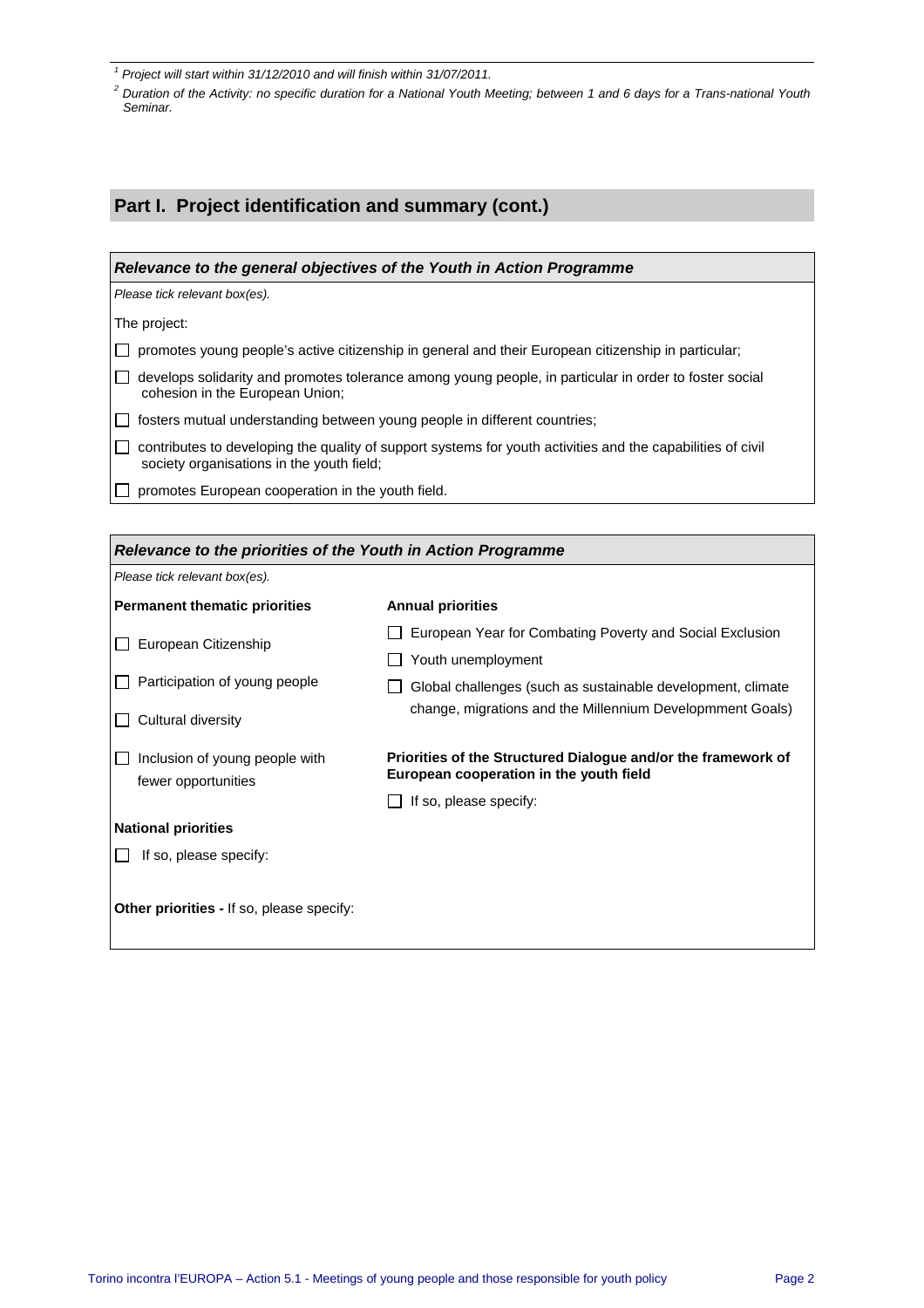#### **Summary of the project**

Please give a short description of your project (approximately 10-15 lines). Please note that if your project is approved, this paragraph may be used for publication. Therefore be accurate and include the venue, the type of project, the theme, the objectives, the duration in days, the countries involved (only for Trans-national Youth Seminar), the number of participants, the implemented activities and the methods applied. This summary should be completed in English, French or German, regardless of which language you use to fill in the rest of this application. Please be concise and clear.

## **Part II. Applicant**

| A. Details of the applicant |         |
|-----------------------------|---------|
| Name                        |         |
| Street address              |         |
| Postcode                    | City    |
| Region                      | Country |
| Email                       | Website |
| Telephone                   | Telefax |

| Person authorised to sign the contract on behalf of the applicant (legal representative) |            |  |
|------------------------------------------------------------------------------------------|------------|--|
| Family name (Ms/Mr)                                                                      | First name |  |
| Position/function                                                                        |            |  |
|                                                                                          |            |  |

| Person in charge of the project (contact person) |            |  |
|--------------------------------------------------|------------|--|
| Family name (Ms/Mr)                              | First name |  |
| Position/function                                |            |  |
| Email                                            |            |  |
| Telephone                                        | Telefax    |  |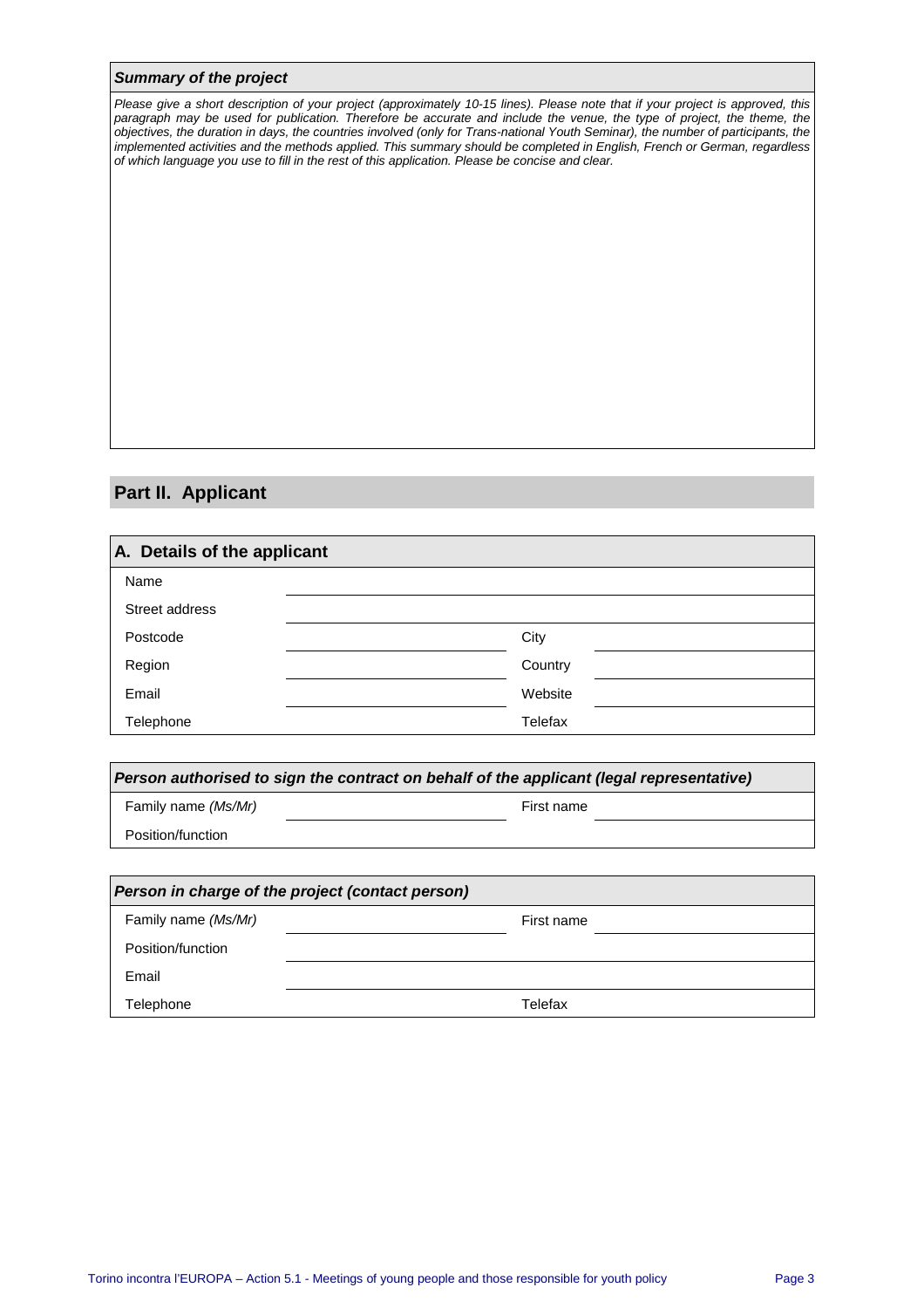| <b>B.</b> Profile of the applicant |                                                     |                                                         |                                                                                                                               |
|------------------------------------|-----------------------------------------------------|---------------------------------------------------------|-------------------------------------------------------------------------------------------------------------------------------|
| Type and status                    | Non profit/non governmental organisation<br>$\perp$ |                                                         | Public body                                                                                                                   |
|                                    |                                                     | Body active at European level in the youth field (ENGO) | Other, please specify:                                                                                                        |
| Activity level                     | Regional<br>Local                                   | National                                                | European/International                                                                                                        |
|                                    | motivation to complete the proposed project.        |                                                         | Please give a short description of your organisation (regular activities, member of, etc.) and describe your competencies and |
|                                    |                                                     |                                                         |                                                                                                                               |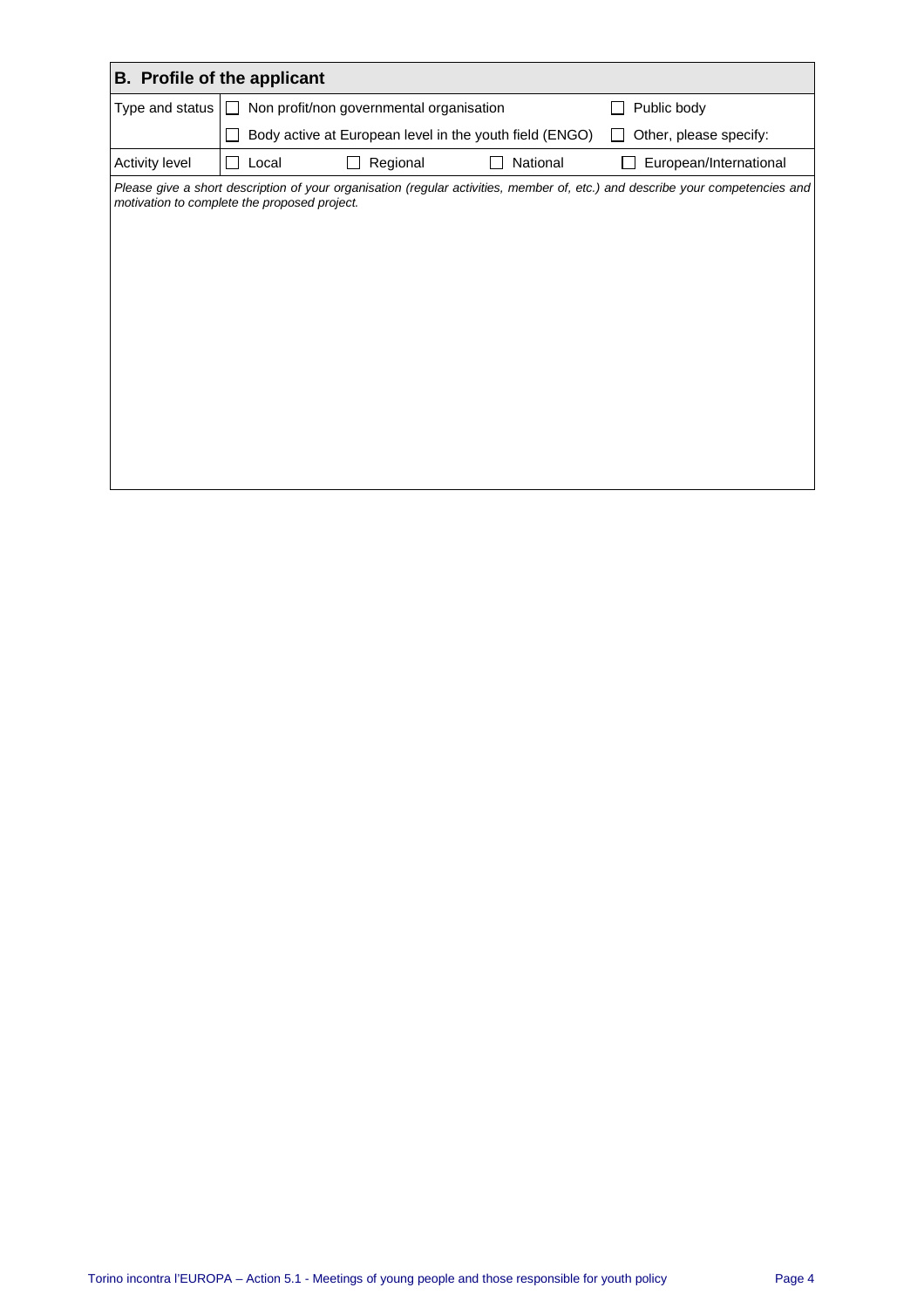## **Part III. Partner promoter(s) (only for Trans-national Youth Seminar)**

| A. Details of the partner |         |  |
|---------------------------|---------|--|
| Name                      |         |  |
| Street address            |         |  |
| Postcode                  | City    |  |
| Region                    | Country |  |
| Email                     | Website |  |
| Telephone                 | Telefax |  |

| Person in charge of the project (contact person) |            |  |
|--------------------------------------------------|------------|--|
| Family name (Ms/Mr)                              | First name |  |
| Position/function                                |            |  |
| Email                                            |            |  |
| Telephone                                        | Telefax    |  |

| <b>B.</b> Profile of the partner |                                          |          |                                                                                              |                        |
|----------------------------------|------------------------------------------|----------|----------------------------------------------------------------------------------------------|------------------------|
| Type and status $ \Box$          | Non profit/non governmental organisation |          | Public body                                                                                  |                        |
|                                  |                                          |          | Body active at European level in the youth field (ENGO)                                      | Other, please specify: |
| Activity level                   | Local                                    | Regional | National                                                                                     | European/International |
|                                  |                                          |          | Please give a short description of your organisation (regular activities, member of, etc.) : |                        |
|                                  |                                          |          |                                                                                              |                        |
|                                  |                                          |          |                                                                                              |                        |
|                                  |                                          |          |                                                                                              |                        |
|                                  |                                          |          |                                                                                              |                        |
|                                  |                                          |          |                                                                                              |                        |
|                                  |                                          |          |                                                                                              |                        |
|                                  |                                          |          |                                                                                              |                        |
|                                  |                                          |          |                                                                                              |                        |

| C. Preliminary agreement of the partner                           |                                                                                                                                                                                                                                       |  |
|-------------------------------------------------------------------|---------------------------------------------------------------------------------------------------------------------------------------------------------------------------------------------------------------------------------------|--|
| I, the undersigned, on behalf of (repeat the name of the partner) |                                                                                                                                                                                                                                       |  |
|                                                                   | confirm our participation in each stage of the project (repeat the title of the project as stated in Part I):                                                                                                                         |  |
|                                                                   | I declare having reached an agreement with all the promoters involved in the project with regard to the share of<br>Municipality of Torino's grant to my organisation/group is entitled to receive in order to implement the project. |  |
|                                                                   | Furthermore, I confirm my undertaking to ensure visibility of the Torino Municiaplity and the Italian National<br>Agency support for the project and to ensure dissemination and exploitation of its results.                         |  |
| Name in capital letters:                                          |                                                                                                                                                                                                                                       |  |
| Place:                                                            | Signature:                                                                                                                                                                                                                            |  |
| Date:                                                             |                                                                                                                                                                                                                                       |  |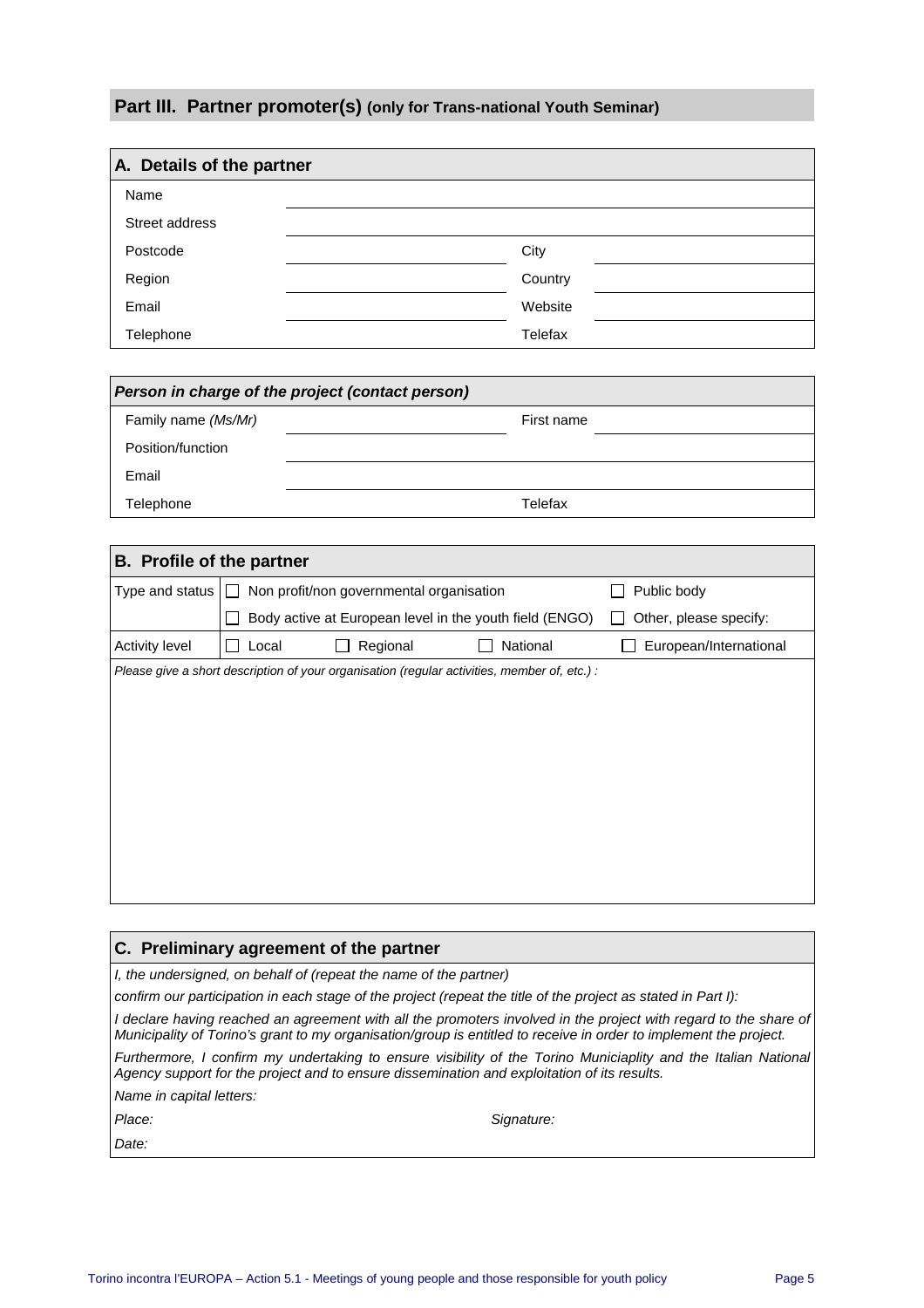## **Part III. Partner promoters (cont.)**

If more space is needed, please add rows.

| Composition of the partnership <sup>4</sup> |                               |         |  |  |  |
|---------------------------------------------|-------------------------------|---------|--|--|--|
| Name of partner                             | <b>Status</b>                 | Country |  |  |  |
|                                             |                               |         |  |  |  |
|                                             |                               |         |  |  |  |
|                                             | ----------------------------- |         |  |  |  |
|                                             |                               |         |  |  |  |
|                                             |                               |         |  |  |  |
|                                             |                               |         |  |  |  |
|                                             |                               |         |  |  |  |
| <b>TOTAL</b> number of partners             |                               |         |  |  |  |

<sup>4</sup> Trans-national Youth Seminars must involve promoters from at least 5 different Programme Countries, of which at least one is an EU Member State.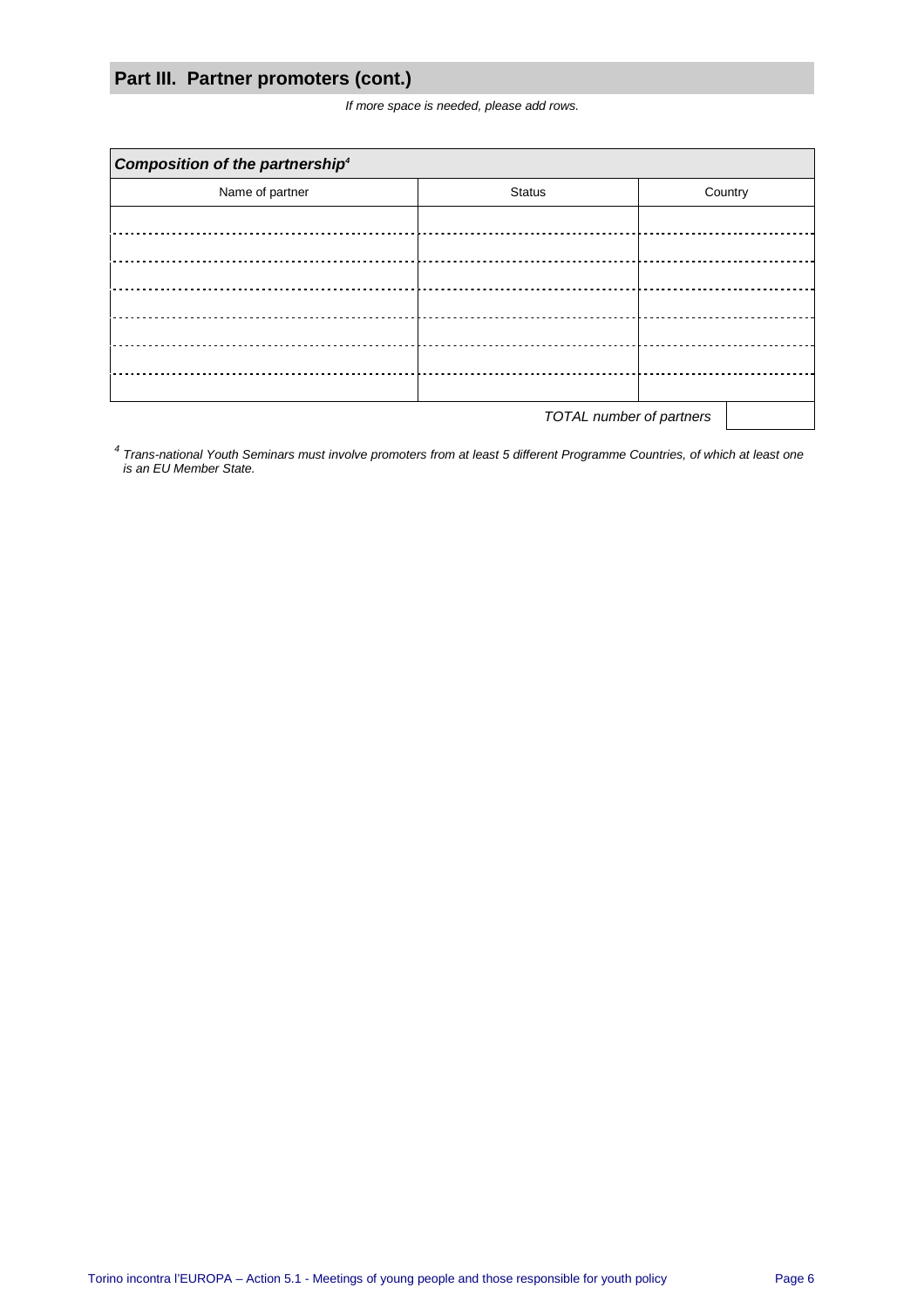## **Part IV. Participants in the project**

| If more space is needed, please add rows. |  |
|-------------------------------------------|--|
|-------------------------------------------|--|

#### **A. Information on the YOUNG PEOPLE directly involved in the project**

Please give information about the composition of the group of young people by country of residence participating in the project.

| Country of residence  | Total<br>number of           | Name of the promoter | Distribution by<br>gender |   | Distribution by age group <sup>6</sup> |       |       |
|-----------------------|------------------------------|----------------------|---------------------------|---|----------------------------------------|-------|-------|
|                       | young<br>people <sup>5</sup> |                      | M                         | F | $15 - 17$                              | 18-25 | 26-30 |
|                       |                              |                      |                           |   |                                        |       |       |
|                       |                              |                      |                           |   |                                        |       |       |
|                       |                              |                      |                           |   |                                        |       |       |
|                       |                              |                      |                           |   |                                        |       |       |
|                       |                              |                      |                           |   |                                        |       |       |
|                       |                              |                      |                           |   |                                        |       |       |
|                       |                              |                      |                           |   |                                        |       |       |
| TOTAL of participants |                              |                      |                           |   |                                        |       |       |

5 Minimum 15 participants for a National Youth Meeting. Minimum 30 participants for a Trans-national Youth Seminar.

 $6$  Young people aged between 15 and 30 and legally resident in a Programme Country at the application deadline can participate in a National Youth Meeting or Trans-national Youth Seminar.

| B. Information on the other participants involved in the project |    |     |  |  |
|------------------------------------------------------------------|----|-----|--|--|
| Does your project involve any policy-makers/experts?             | No | Yes |  |  |
| If so, please specify their field of competence:                 |    |     |  |  |
|                                                                  |    |     |  |  |
|                                                                  |    |     |  |  |
|                                                                  |    |     |  |  |
|                                                                  |    |     |  |  |
|                                                                  |    |     |  |  |
|                                                                  |    |     |  |  |
|                                                                  |    |     |  |  |
|                                                                  |    |     |  |  |

 $7$  Policy-makers or experts in the youth policy field can be involved regardless of their age or geographical provenance.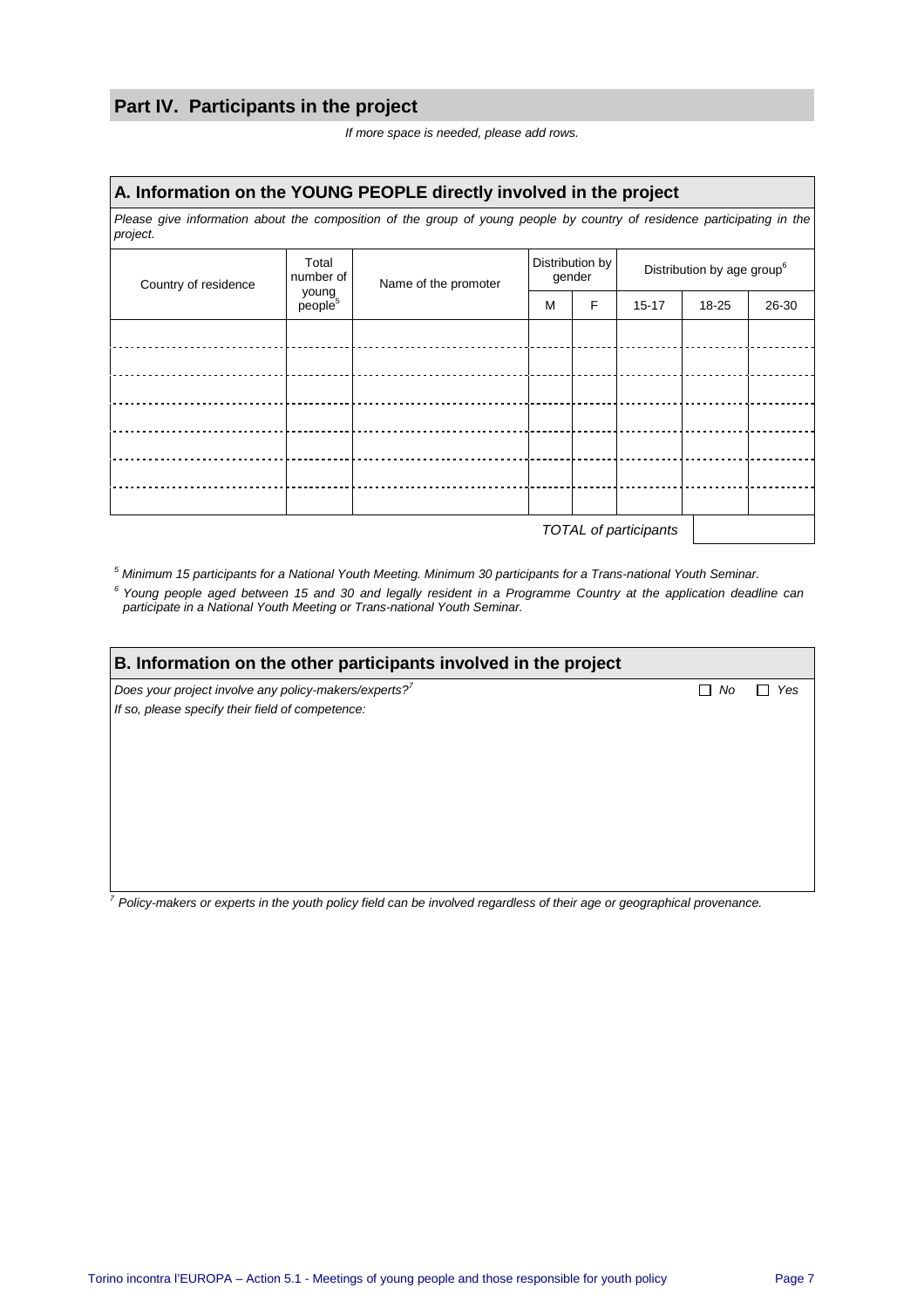#### **Part V. Project description**

The points below are intended to serve as a guide for your description of the proposed activities. The information that is requested will be very important in the selection process, and later for the running of the project. For further information, please consult the Programme Guide, part B – Action 5.1.

#### If more space is needed, please extend boxes.

#### **Objectives and priorities:**

Please explain the context, the origin, the objectives and the themes of your project and in which way it meets the objectives and the priorities of the Youth in Action Programme and of the framework of European cooperation in the youth field or to European topics.

#### **Partnership and activities:**

Please indicate:

- how you found the other promoter(s), how you established an efficient partnership, and how the partner(s) will cooperate and be involved in the project,
- the activities foreseen throughout the project for its implementation, including preparatory and evaluation activities.

Please attach an estimated timetable of the planned Activity (for a National Youth Meeting) or an estimateddaily timetable (for a Trans-national Youth Seminar).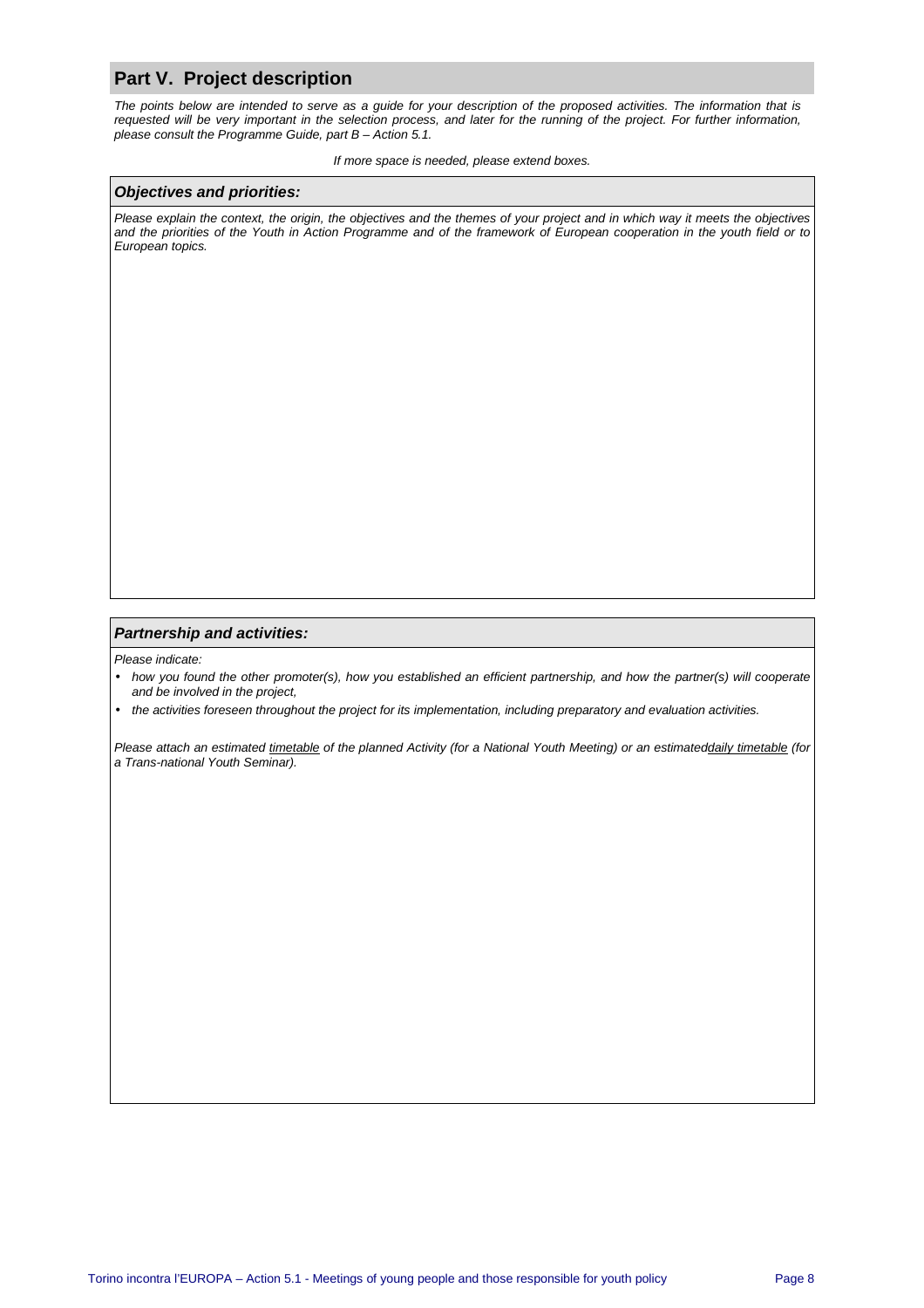#### **Protection and safety:**

Please describe how your project ensures the protection and safety of the young people involved.

#### **Project's content and methodology:**

Please describe:

- how the main theme reflects the interests and needs of participants,
- the working methods,
- how the planned activities and working methods will contribute to the process of non-formal learning and to the promotion of social and personal development of young people involved in the project,
- how the young people will be actively involved in each stage of the project.

#### **Intercultural dimension:**

Please indicate if and how your project reflects the following characteristics:

- the project increases young people's positive awareness of other cultures;
- the project supports dialogue and intercultural encounters with other young people from different backgrounds and cultures;
- the project helps to prevent and combat prejudice, racism and all attitudes leading to exclusion;
- the project develops sense of tolerance and understanding of diversity.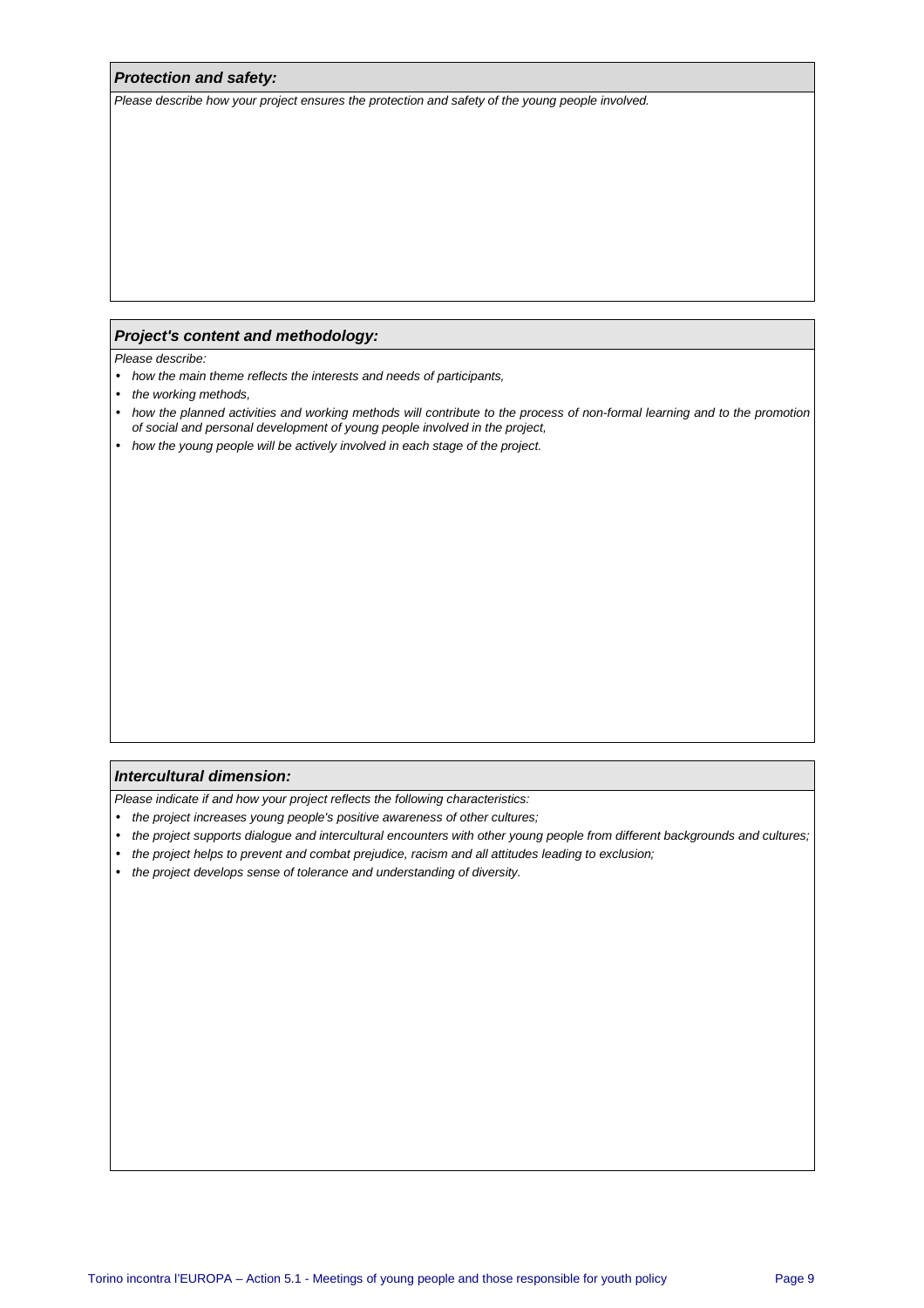#### **European dimension:**

Please indicate if and how your project reflects the following characteristics; tick box(es) and then describe:

- the project fosters young people's sense of European citizenship and helps them to understand their role as part of the present and future of Europe;
- the project reflects a common concern for European society, such as racism, xenophobia and anti-semitism, drug abuse…;
- $\Box$  the project's theme is linked to EU topics, such as EU enlargement, the roles and activities of the European institutions, the EU's action in matters affecting young people;
- $\Box$  the project debates the founding principles of the EU, i.e. principles of liberty, democracy, respect for human rights and fundamental freedoms, and the rule of law.

#### **Impact, multiplying effect and follow-up:**

Please explain the expected impact on young participants and the local communities involved in the project and which measures are foreseen to attain this impact. In a long term perspective, please describe how you plan to achieve a multiplying effect and sustainable impact.

#### **Visibility:**

Apart from the compulsory use of the Logos , please describe:

- how you will ensure the visibility of the project:
- how your project will provide clear promotional added value for for the project "Torino incontra l'Europa".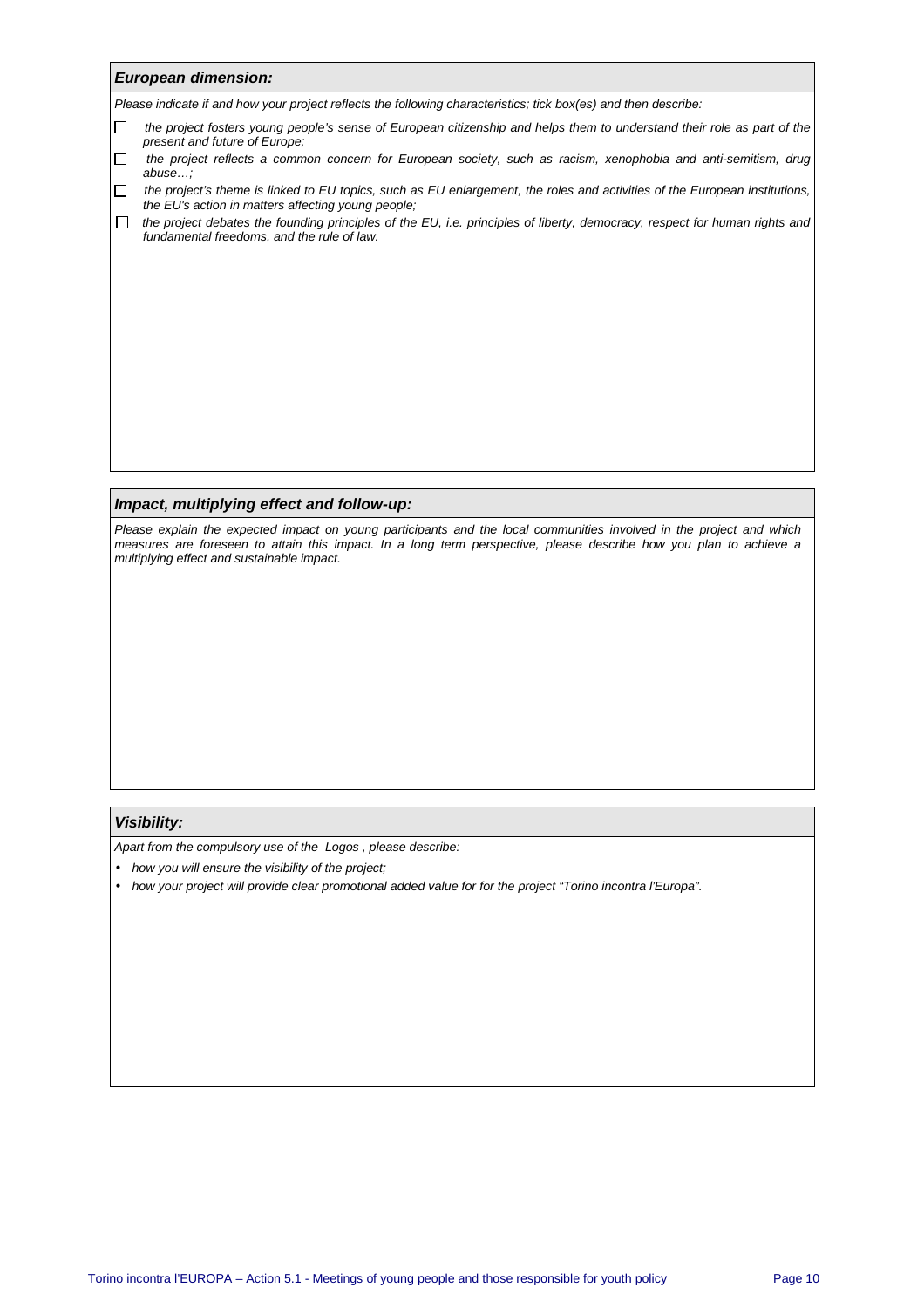#### **Dissemination and exploitation of results:**

Please give a detailed description of standard measures planned in view to disseminate and exploit the results of the project. (For inspiration, please see Part B, Action 5.1, How to develop a good project? of the Programme Guide)

Have you planned additional measures assuring dissemination and exploitation of project's results? Yes  $\Box$  No  $\Box$ If so, please describe them, give additional information on the target group and include a timetable of your planned activities.

#### **Inclusion of young people with fewer opportunities:**

| please describe and motivate.                | Does your project involve young people with fewer opportunities (facing situations that make their inclusion in society more<br>difficult, see main situations/obstacles identified herebelow) and/or special needs (mobility problems, health care, etc.)? If so, |                        |
|----------------------------------------------|--------------------------------------------------------------------------------------------------------------------------------------------------------------------------------------------------------------------------------------------------------------------|------------------------|
|                                              |                                                                                                                                                                                                                                                                    |                        |
|                                              |                                                                                                                                                                                                                                                                    |                        |
|                                              |                                                                                                                                                                                                                                                                    |                        |
|                                              | Number of young people with fewer opportunities directly involved in the project (out of the total number of participants                                                                                                                                          |                        |
| indicated in Part IV, Table A of this form): |                                                                                                                                                                                                                                                                    |                        |
| Please tick the situation(s) they face :     |                                                                                                                                                                                                                                                                    |                        |
| $\Box$ Social obstacles                      | Economic obstacles                                                                                                                                                                                                                                                 | $\Box$ Disability      |
| $\Box$ Educational difficulties              | $\Box$ Cultural differences                                                                                                                                                                                                                                        | $\Box$ Health problems |
| $\Box$ Geographical obstacles                | $\Box$ Other – please specify:                                                                                                                                                                                                                                     |                        |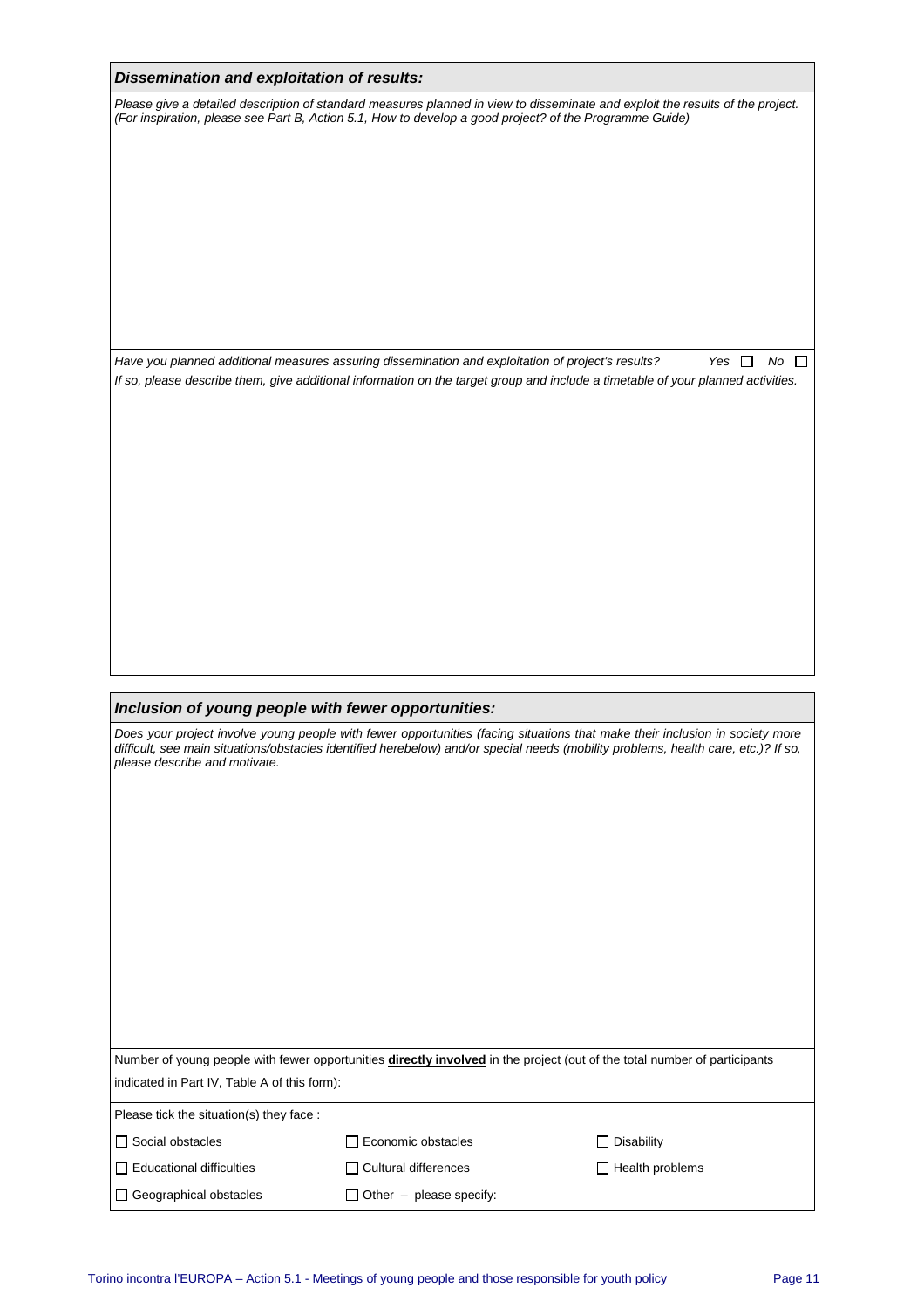## **Part V. Budget** <br> **Part V. Budget ALL ITEMS IN**

# **EUROS**

For further information please consult the Programme Guide for the overview of funding rules.

#### **A. Estimated costs**

|                                                                             | Amount | Accepted costs<br>(to be filled in by the<br>National Agency) |
|-----------------------------------------------------------------------------|--------|---------------------------------------------------------------|
| A.1. Direct cost                                                            |        |                                                               |
| 1. Travel costs                                                             |        |                                                               |
| 2. Accommodation/food costs                                                 |        |                                                               |
| 3. Organisation of seminars, meetings, consultations, activities            |        |                                                               |
| 4. Publication/translations/information costs                               |        |                                                               |
| 5. Dissemination and exploitation of results                                |        |                                                               |
| 6. Other costs directly linked to the implementation of the project         |        |                                                               |
| Sub-total                                                                   |        |                                                               |
| A.2. Indirect costs                                                         |        |                                                               |
| 7. Indirect costs (up to 7% of direct costs; i.e. budget items 1+2+3+4+5+6) |        |                                                               |
| Total estimated costs $(A.1 + A.2)$                                         |        |                                                               |

| <b>B.</b> Estimated income                                                 |        |                                                                |
|----------------------------------------------------------------------------|--------|----------------------------------------------------------------|
|                                                                            | Amount | Accepted income<br>(to be filled in by the<br>National Agency) |
| <b>B.1. EU Grant</b>                                                       |        |                                                                |
| 1. Contribution requested from the "Torino incontra l'Europa" <sup>8</sup> |        |                                                                |
| <b>B.2. Co-financing</b>                                                   |        |                                                                |
| 2. Own resources (including partners)                                      |        |                                                                |
| 3. National/regional/local public institutions                             |        |                                                                |
| 4. Private donors                                                          |        |                                                                |
| 5. Other Community funding for this project                                |        |                                                                |
| 6. Other contributions to this project (please specify each source):       |        |                                                                |
| Total estimated income $(B.1 + B.2)^{\circ}$                               |        |                                                                |

85% of total eligible costs can be requested from the "Torino incontra l'Europa". (unless a lower % of grant is requested by the applicant). The maximum amount of the grant can not exceed € 30000.

 $9$  Please note that total estimated income should be equal to total estimated costs.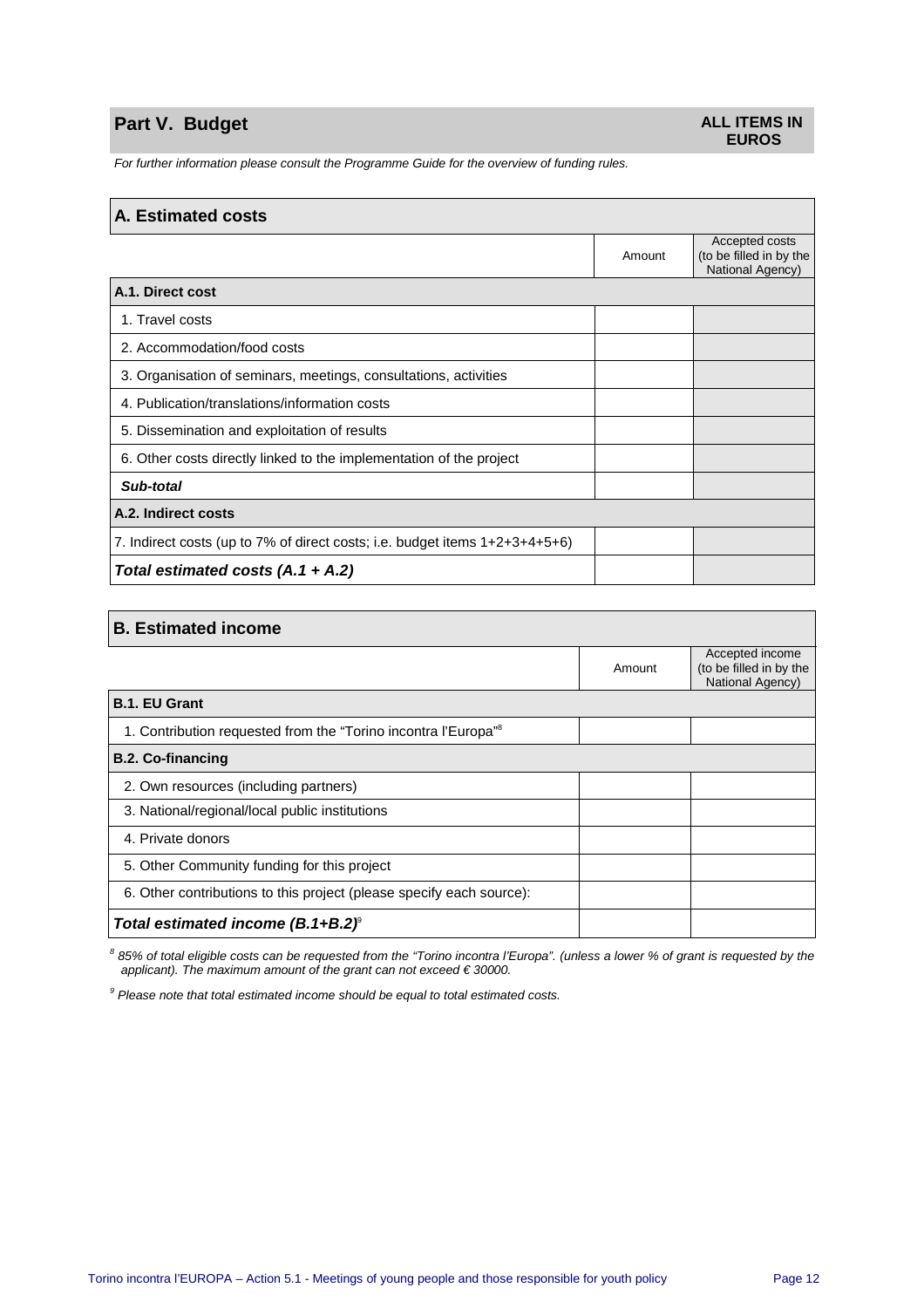## **C. Detailed calculation of costs ALL ITEMS IN EUROS**

┑

#### If more space is needed, please add rows.

| <b>Travel costs</b>                                                                                                                                                                                                                                                                |          |                      |      |    |                       |       |
|------------------------------------------------------------------------------------------------------------------------------------------------------------------------------------------------------------------------------------------------------------------------------------|----------|----------------------|------|----|-----------------------|-------|
| Please note: only cheapest means of transport/fares are subject to reimbursement. Also include the local transport. If<br>applicable, please separate clearly the different phases of your project (e.g. preparation, activity, follow-up, etc.) in the<br>"specification" column. |          |                      |      |    |                       |       |
| Specification                                                                                                                                                                                                                                                                      | Promoter | Number of<br>persons | From | To | Means<br>of transport | Costs |
|                                                                                                                                                                                                                                                                                    |          |                      |      |    |                       |       |
|                                                                                                                                                                                                                                                                                    |          |                      |      |    |                       |       |
|                                                                                                                                                                                                                                                                                    |          |                      |      |    |                       |       |
|                                                                                                                                                                                                                                                                                    |          |                      |      |    |                       |       |
|                                                                                                                                                                                                                                                                                    |          |                      |      |    | TOTAL                 |       |

| Accommodation/food costs                                                                                                                                                                                          |                   |                |              |       |  |
|-------------------------------------------------------------------------------------------------------------------------------------------------------------------------------------------------------------------|-------------------|----------------|--------------|-------|--|
| Please estimate the costs for accommodation and food. If applicable, please separate clearly the different phases of your<br>project (e.g. preparation, activity, follow-up, etc.) in the "specification" column. |                   |                |              |       |  |
| Specification                                                                                                                                                                                                     | Number of persons | Number of days | Cost per day | Costs |  |
|                                                                                                                                                                                                                   |                   |                |              |       |  |
|                                                                                                                                                                                                                   |                   |                |              |       |  |
|                                                                                                                                                                                                                   |                   |                |              |       |  |
|                                                                                                                                                                                                                   |                   |                |              |       |  |
|                                                                                                                                                                                                                   |                   |                | TOTAL        |       |  |

| Organisation of seminars, meetings, consultations, activities                                                                                               |                |              |       |  |  |  |
|-------------------------------------------------------------------------------------------------------------------------------------------------------------|----------------|--------------|-------|--|--|--|
| If applicable, please separate clearly the different phases of your project (e.g. preparation, activity, follow-up, etc.) in the<br>"specification" column. |                |              |       |  |  |  |
| a) Rental costs (rooms, equipment, etc.)                                                                                                                    |                |              |       |  |  |  |
| Specification                                                                                                                                               | Number of days | Cost per day | Costs |  |  |  |
|                                                                                                                                                             |                |              |       |  |  |  |
|                                                                                                                                                             |                |              |       |  |  |  |
|                                                                                                                                                             |                |              |       |  |  |  |
|                                                                                                                                                             |                |              |       |  |  |  |
| Subtotal                                                                                                                                                    |                |              |       |  |  |  |

| b) Interpreting costs (including travel, accommodation and fees) |                        |                |              |       |  |  |
|------------------------------------------------------------------|------------------------|----------------|--------------|-------|--|--|
| Language from/to                                                 | Number of interpreters | Number of days | Cost per day | Costs |  |  |
|                                                                  |                        |                |              |       |  |  |
|                                                                  |                        |                |              |       |  |  |
|                                                                  |                        |                |              |       |  |  |
|                                                                  |                        |                |              |       |  |  |
|                                                                  |                        |                |              |       |  |  |
|                                                                  |                        |                |              |       |  |  |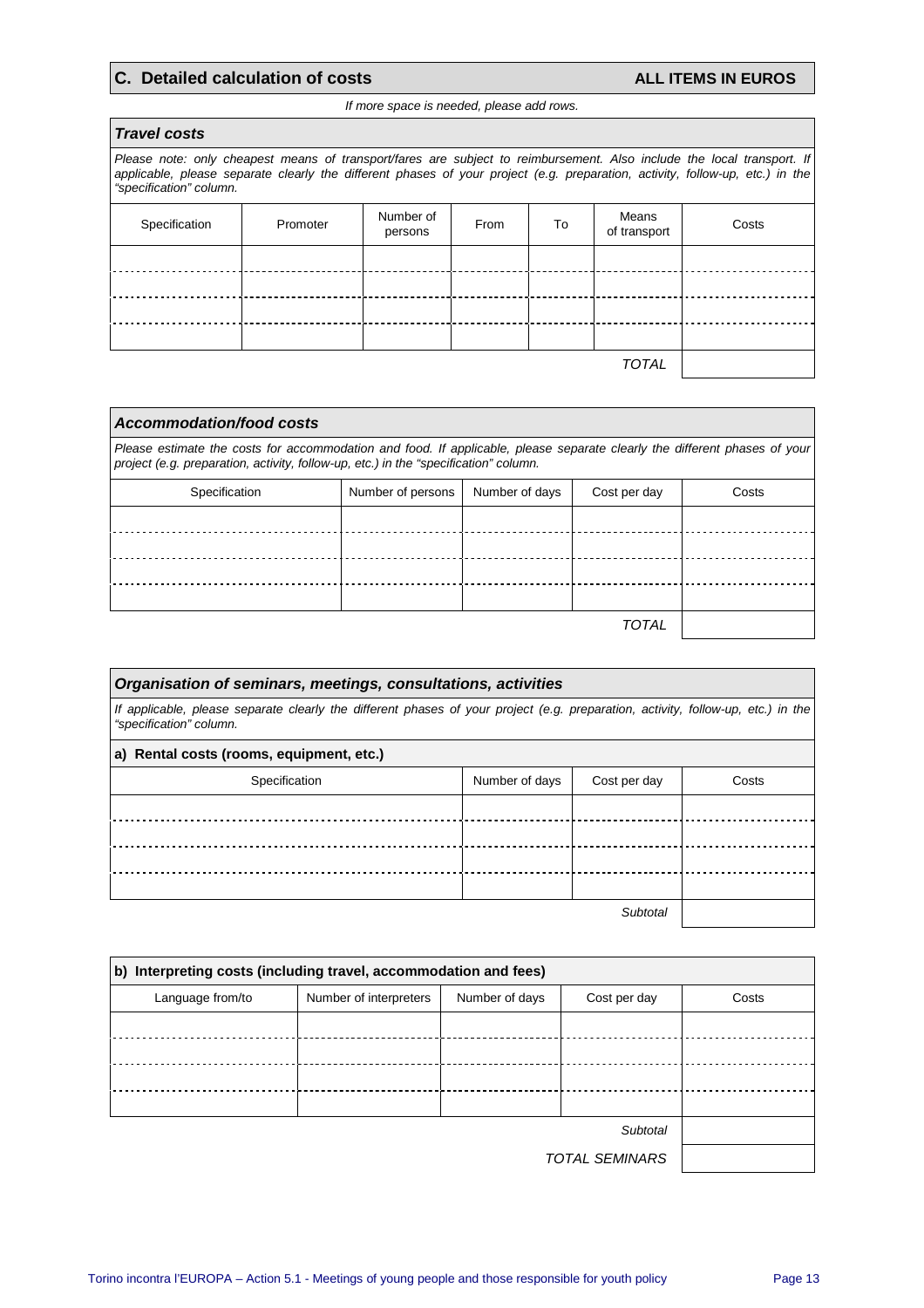| <b>Publication/translations/information costs</b>                                 |       |  |  |
|-----------------------------------------------------------------------------------|-------|--|--|
| Please estimate the costs for production and translation of information material. |       |  |  |
| Specification                                                                     | Costs |  |  |
|                                                                                   |       |  |  |
|                                                                                   |       |  |  |
|                                                                                   |       |  |  |
|                                                                                   |       |  |  |
| TOTAL                                                                             |       |  |  |

| <b>Dissemination and exploitation of results</b>                         |       |  |  |  |
|--------------------------------------------------------------------------|-------|--|--|--|
| Please estimate the costs for dissemination and exploitation of results. |       |  |  |  |
| Specification                                                            | Costs |  |  |  |
|                                                                          |       |  |  |  |
|                                                                          |       |  |  |  |
|                                                                          |       |  |  |  |
|                                                                          |       |  |  |  |
| TOTAI                                                                    |       |  |  |  |

| Other costs directly linked to the implementation of the project                  |       |  |  |  |
|-----------------------------------------------------------------------------------|-------|--|--|--|
| Please specify other costs directly linked to the implementation of this project. |       |  |  |  |
| Specification                                                                     | Costs |  |  |  |
|                                                                                   |       |  |  |  |
|                                                                                   |       |  |  |  |
|                                                                                   |       |  |  |  |
|                                                                                   |       |  |  |  |
| TOTAL                                                                             |       |  |  |  |

| <b>Indirect costs</b>                                         |       |  |  |
|---------------------------------------------------------------|-------|--|--|
| Please specify other costs indirectly linked to this project. |       |  |  |
| Specification                                                 | Costs |  |  |
|                                                               |       |  |  |
|                                                               |       |  |  |
|                                                               |       |  |  |
|                                                               |       |  |  |
| <b>TOTAL</b>                                                  |       |  |  |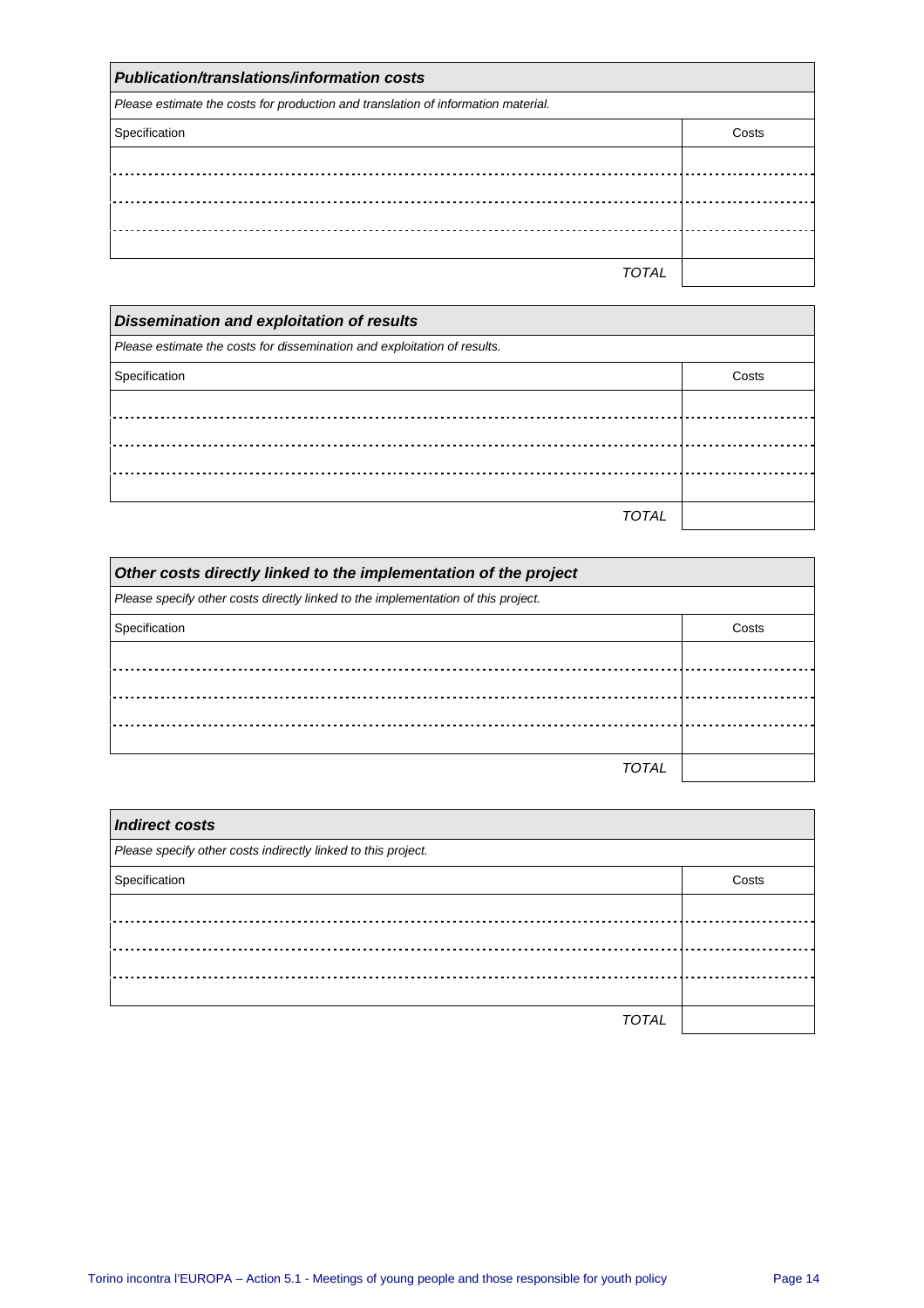## **Part VII. Bank details**

Please fill in the details needed for the payment to reach the account of the applicant.

| A. Account details |         |
|--------------------|---------|
| Account holder     |         |
| Address            |         |
| Postcode           | City    |
| Region             | Country |

| <b>Contact</b>      |            |  |  |  |
|---------------------|------------|--|--|--|
| Family name (Ms/Mr) | First name |  |  |  |
| Email               |            |  |  |  |
| Telephone           | Telefax    |  |  |  |

| <b>B.</b> Bank details    |         |
|---------------------------|---------|
| Bank name                 |         |
| <b>Branch address</b>     |         |
|                           |         |
| Postcode                  | City    |
| Region                    | Country |
| Account number            |         |
| IBAN (if applicable)      |         |
| BIC (if applicable)       |         |
| Sort Code (if applicable) |         |

#### **Remarks**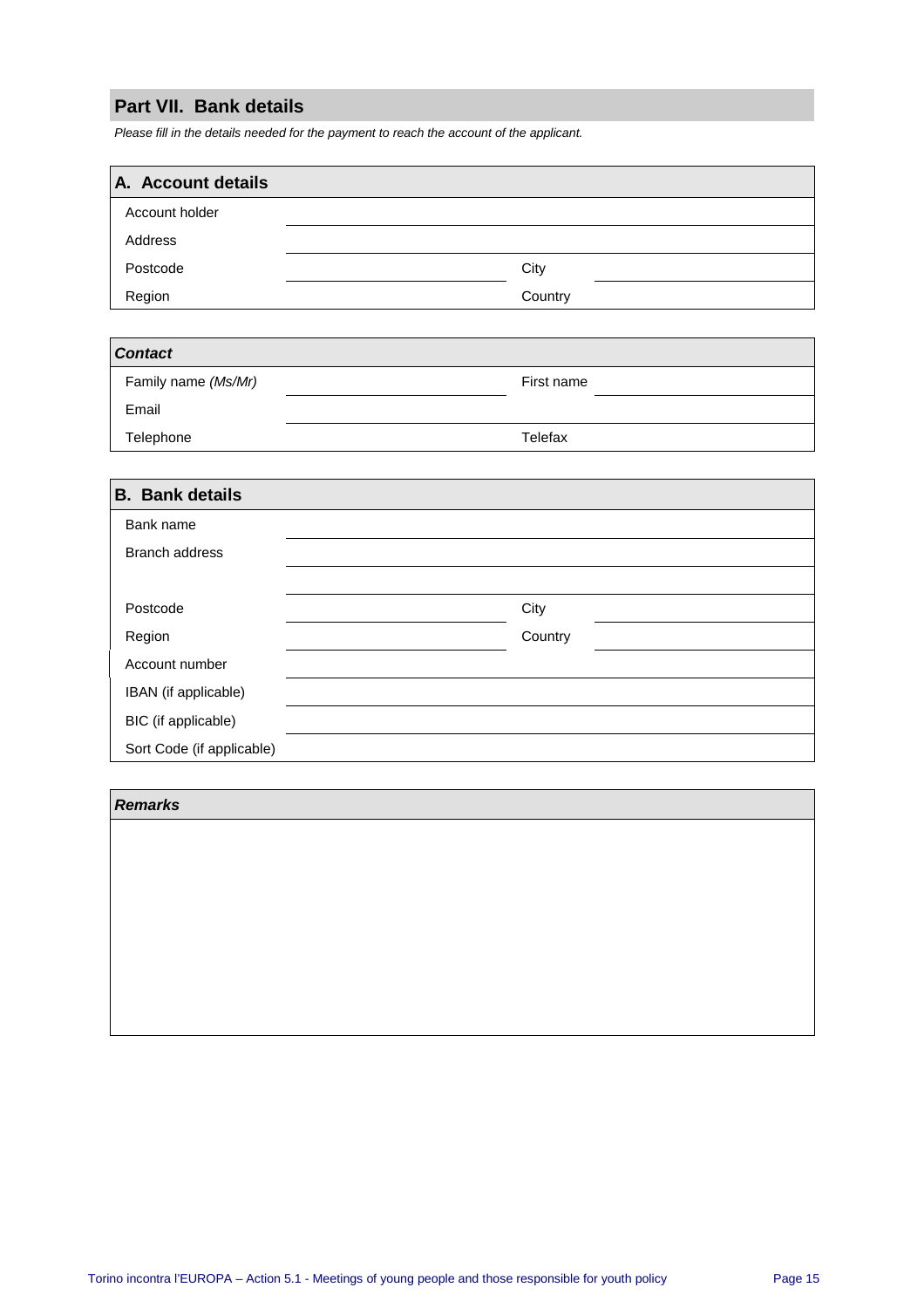#### **Part VIII. Signature of the legal representative**

The applicant undertakes to inform the National Agency of all changes affecting the activities as described in this form.

 All personal data collected for the purpose of this project shall be processed in accordance with national rules on the protection of individuals with regard to the processing of personal data by the Municipality of Torino and by the Italian National Agency.

Data subjects may, on written request, gain access to their personal data. They should address any questions regarding the processing of their personal data to the Agency in charge of the management of their application.

The applicant undertakes to inform the promoters and participants in its project on the provisions and practices regarding data protection applied under the project "Torino incontra l'Europa".

#### **Applicant**

Name:

#### **Legal representative**

|  | Name in capital letters: |
|--|--------------------------|
|  |                          |

Place: Signature: Signature: Signature: Signature: Signature: Signature: Signature: Signature: Signature: Signature: Signature: Signature: Signature: Signature: Signature: Signature: Signature: Signature: Signature: Signat

Date: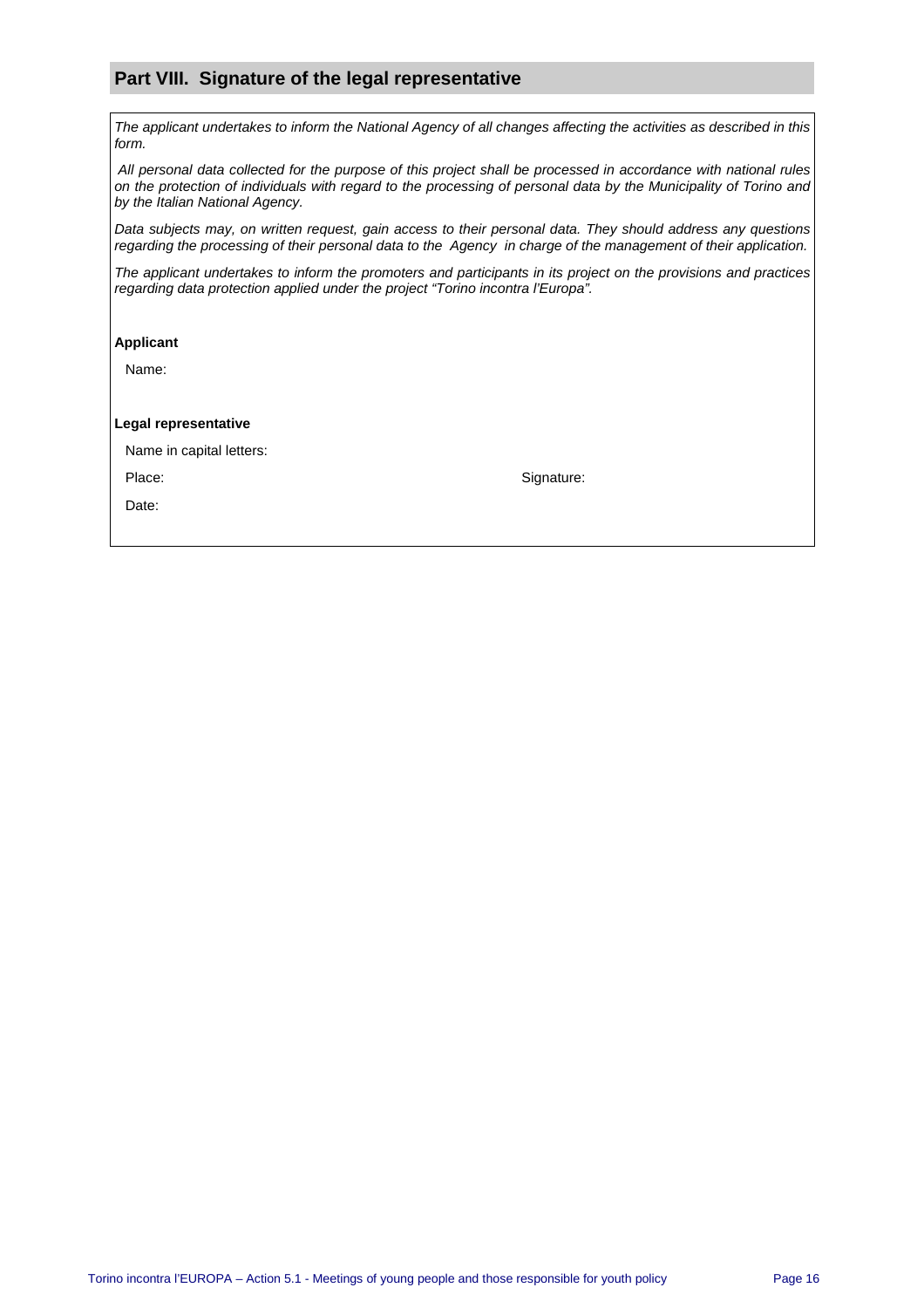#### **Part IX. Declaration on honour**

To be completed by the person authorised to enter into legally binding commitments on behalf of the applicant.

I, the undersigned, hereby request a grant from the Municipality of Torino in the framework of the project "Torino incontra l'Europa" of EUR …………… to implement the action covered by this application.

I certify that all information contained in this application, including project description, is correct to the best of my knowledge and am aware of the content of the annexes to the application form.

I confirm that my organisation/group has the financial and operational capacity to complete the proposed project.

I confirm that my organisation/group has taken the appropriate measures to ensure the protection and safety of participants involved in the project.

I take note that under the provisions of the national financial rules applicable to the grants, may not be awarded to applicants who are in any of the following situations:

(a) if they are bankrupt or being wound up, are having their affairs administered by the courts, have entered into an arrangement with creditors, have suspended business activities, are the subject of proceedings concerning those matters, or are in any analogous situation arising from a similar procedure provided for in national legislation or regulations;

(b) if they have been convicted of an offence concerning their professional conduct by a judgment which has the force of res *judicata*:

(c) if they have been guilty of grave professional misconduct proven by any means which the contracting authority can justify;

(d) if they have not fulfilled obligations relating to the payment of social security contributions or the payment of taxes in accordance with the legal provisions of the country in which they are established or with those of the country of the contracting authority or those of the country where the contract is to be performed;

(e) if they have been the subject of a judgment which has the force of res judicata for fraud, corruption, involvement in a criminal organisation or any other illegal activity detrimental to the Communities' financial interests;

(f) if following another procurement procedure or grant award procedure financed by the Municipality of Torino budget, they have been declared to be in serious breach of contract for failure to comply with their contractual obligations;

(g) if, on the date of the grant award procedure, they are subject to a conflict of interest;

(h) if, on the date of the grant award procedure, they are guilty of misrepresentation in supplying the information required by the contracting authority as a condition of participation in the grant award procedure or fail to supply this information.

I confirm that neither I nor the organisation/group for which I am acting as legal representative are in any of the situations described above, and am aware that the penalties set out in the Financial Regulation may be applied in the case of a false declaration.

In the event that my grant application is successful, I authorise the Agency to publish on its internet site or in any other appropriate medium:

- The name and address of the beneficiary of the grant;
- The subject of the grant;
- The amount awarded and the rate of funding of the costs of the approved work programme.

By signing this application form, I accept all the conditions set out in the Youth in Action Programme Guide published on the website of the Italian National Agency.

Place: Place: Place: Place: Place: Place: Date (day/month/year):

Signature: Signature: Stamp of the applicant (if available):

Name in capital letters:

Position/function: